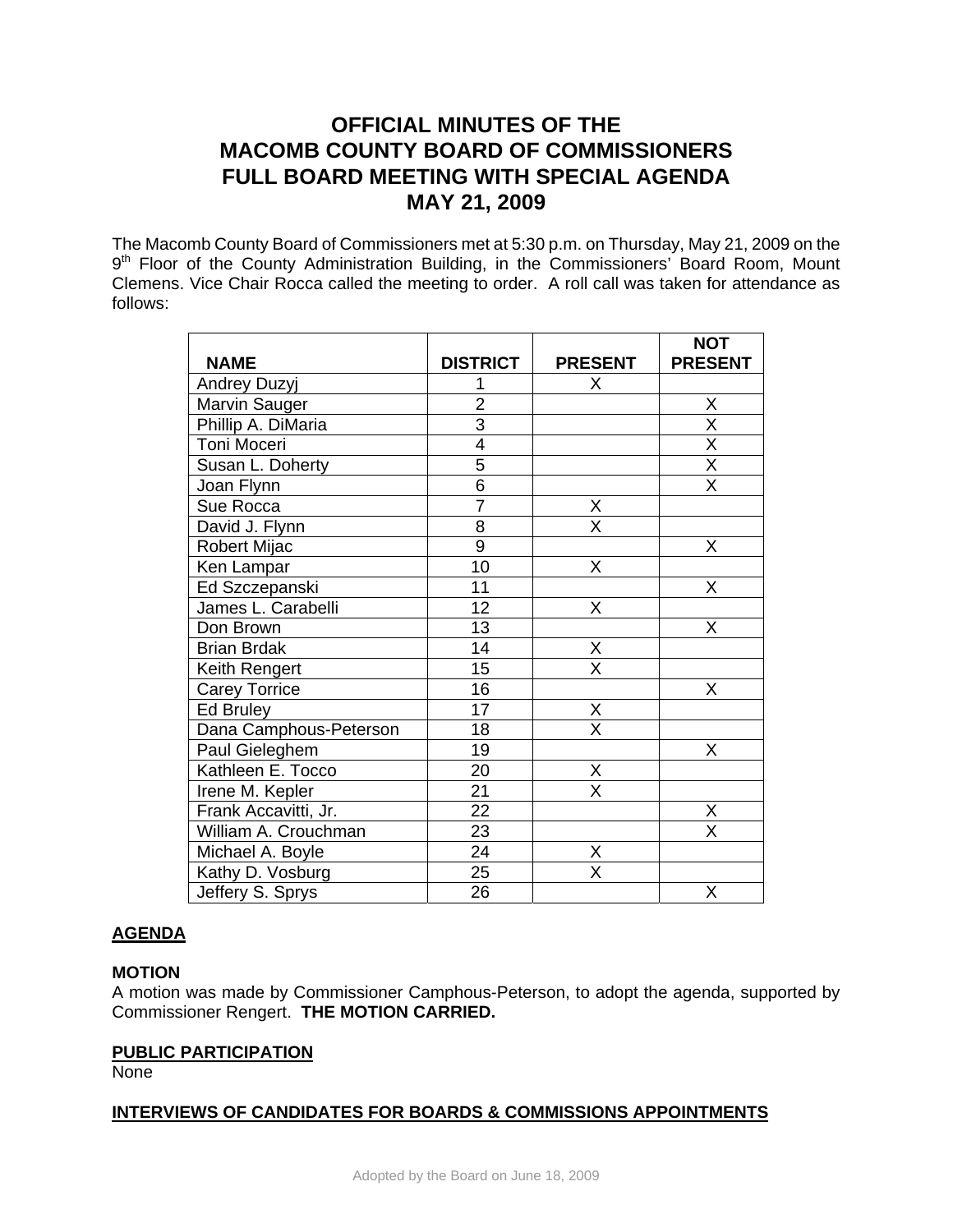MACOMB COUNTY BOARD OF COMMISSIONERS FULL BOARD MEETING WITH SPECIAL AGENDA - OFFICIAL MINUTES May 21, 2009

Board Appointment:

a)*Solid Waste Planning Committee*: *5 vacancies; 2-year terms starting June 1, 2009 through May 31, 2011 1 application received; 4 vacancies remain (to be appointed when applications are received)* 

Solid Waste Industry Representative

• Reappointment: Charles Hersey, SEMCOG (arrived later)

Appointment by Chairman with Concurrence of Board:

### b) *Commission on Women***:**

*1 vacancy for term starting June 1, 2009 through December 31, 2009.* 

County Commissioner Representative

- Appointment: Commissioner Irene Kepler
- c) *Partnership for Sustainability: 1 vacancy for term starting June 1, 2009 through December 31, 2011.*

County Commissioner Representative

• Appointment: Commissioner Ken Lampar

# d) *SEMCOG:*

*2 vacancies for term starting June 1, 2009 through December 31, 2010.* 

Alternate Representative

• Appointment: Dan Dirks (not present)

Commissioner Appointment with Concurrence of Board:

#### e) *Commission on Women***:**

*4 vacancies exist in Districts 1, 13, 16 & 18 for term starting June 1, 2009 through December 31, 2009.* 

- District 13 Marge Swiatkowski (not present)
- District 18 Marianne Weiss (not present)

# **NEW BUSINESS**

None

#### **PUBLIC PARTICIPATION**

None

# **ROLL CALL**

|                     |                 |                | <b>NOT</b>     |
|---------------------|-----------------|----------------|----------------|
| <b>NAME</b>         | <b>DISTRICT</b> | <b>PRESENT</b> | <b>PRESENT</b> |
| <b>Andrey Duzyi</b> |                 |                |                |
| Marvin Sauger       |                 |                |                |
| Phillip A. DiMaria  |                 |                |                |